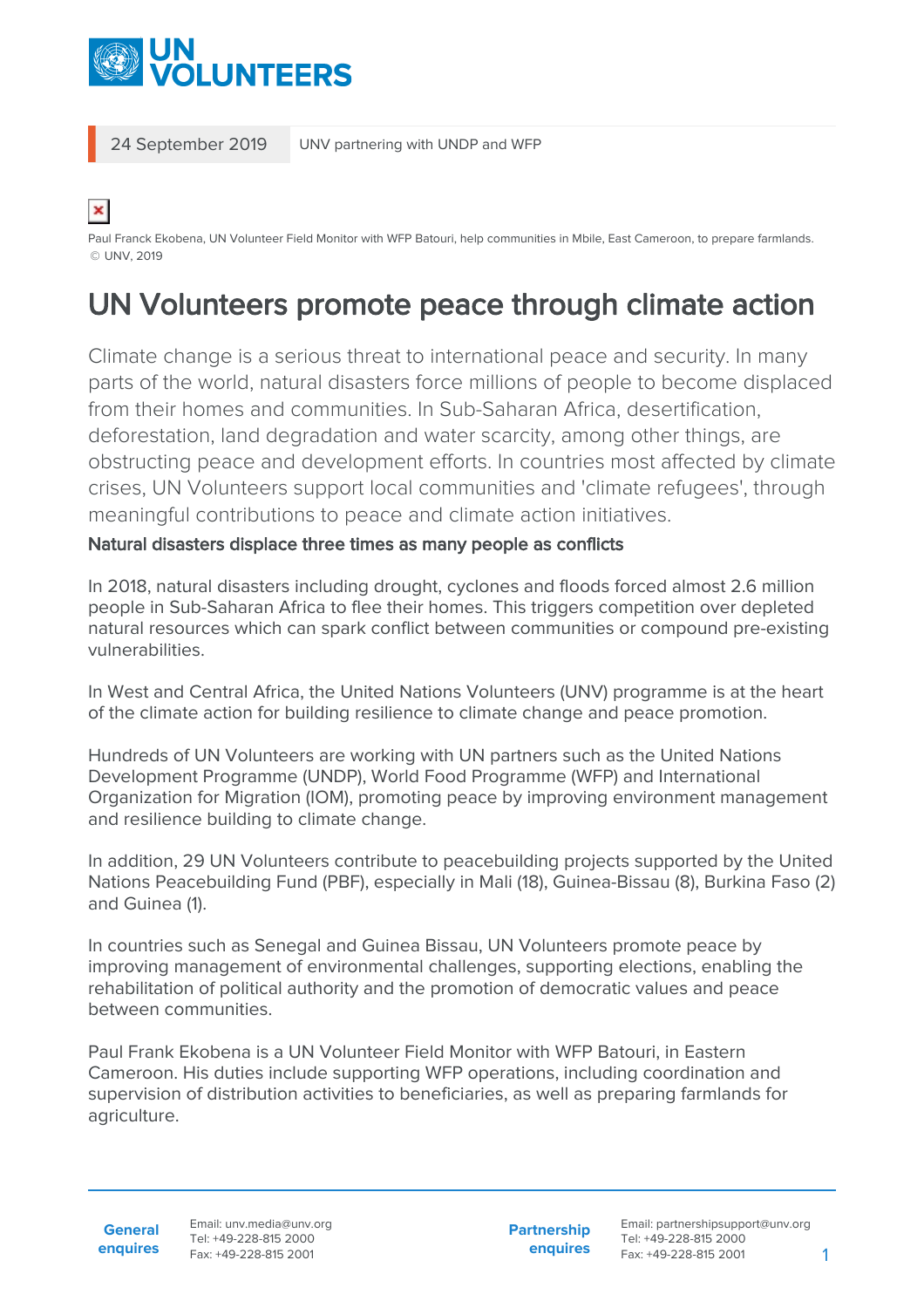

Volunteering for climate action is a means to sustainable peace. The  $\overline{\bullet}\overline{\bullet}$  involvement of volunteers enables communities affected by climate change to better manage their environment, develop activities and strengthen community ties. --Paul Frank Ekobena, UN Volunteer Field Monitor with WFP , Cameroon

### Promoting peace through climate action in Senegal

In the Casamance in southern Senegal, soil degradation and salinization of water and crops are endangering food security. For Mamadou Lamine Coly, UN Volunteer Forestry and Environmental Engineer with UNDP, this can impact peace and development efforts in the region.

According to Mamadou, there is a link between peace, climate change, and volunteerism. He explains that one of the effects of climate change is the rising of water levels, causing the salinization of farmlands. Thousands of hectares (over 80,000 hectares since 1993) of fertile land became thus wasted in locations where farming is the main source of income for communities in Ziguinchor (Casamance). Mamadou explains that this is can endanger the peace process in this part of Senegal, and force people to emigrate.

Mamadou develops reforestation actions, through the planting of Avicenna Africana, a species whose purpose is to desalinize and protect rice fields. He also supports the installation of protective dikes to prevent the progression of saline groundwater and settling ponds for fish farming.

### Mamadou Lamine Coly, UN Volunteer Forestry and Environmental Engineer with UNDP during a visit to communities in Ziguinchor, Senegal. (©UNV, 2019)

As part of the Project for Strengthening the Management of the Lands and Ecosystems of Niayes and Casamance (PRGTE), every year since 2016, Mamadou has helped communities to recover 60 hectares of land, including 40 hectares in Ziguinchor and 20 hectares in Sédhiou.

Furthermore, Mamadou is frequently invited to radio talks at Ziguinchor community radio Kassumay FM to raise community awareness on climate issues and share good practices on how they can better protect the environment. He also facilitates the implementation of production zones, monitors the behaviour of crops and distributes agricultural equipment, market gardening and irrigation in three communes.

**General enquires** Email: unv.media@unv.org Tel: +49-228-815 2000 Fax: +49-228-815 2001

**Partnership enquires**

Email: partnershipsupport@unv.org Tel: +49-228-815 2000 Fax: +49-228-815 2001 2